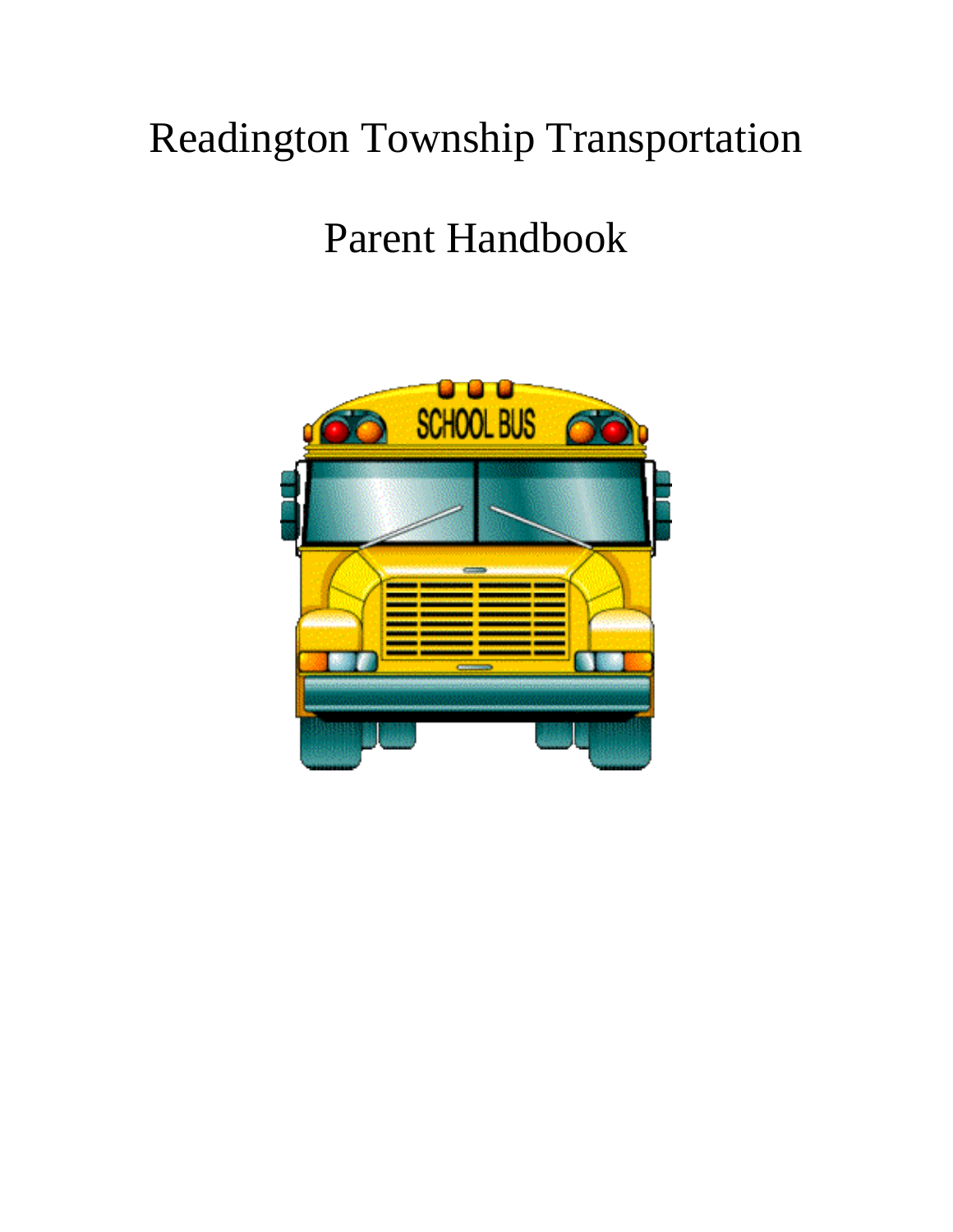## **TABLE OF CONTENTS**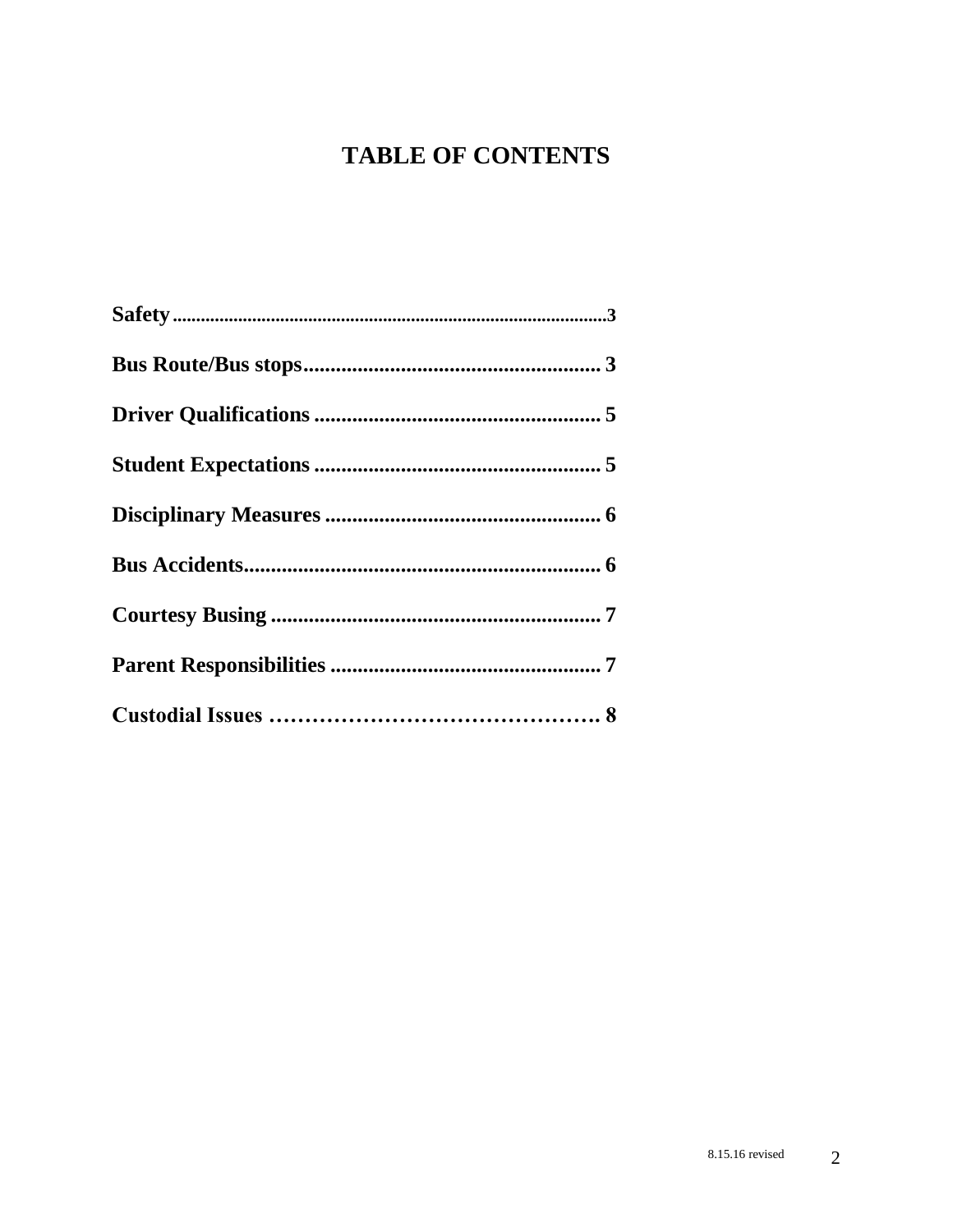## **SAFETY**

- 1. The safety of our students is the primary concern of Readington Twp. B.O.E. Safety concerns are inherent in and the reason for most of the guidelines set forth in this policy.
- 2. All students will participate in school bus safety drills (NJAC 6:21-11.4) during the months of October and April. New students will be shown bus safety evacuation procedures.
- 3. New Jersey State Law states that all new buses shall be equipped with seatbelts (NJAC 6:21- 6B.30). Students riding buses equipped with seatbelts shall keep their seatbelts fastened for the duration of the bus ride. Students who fail to comply shall be subject to disciplinary measures.
- 4. All school vehicles must be serviced according to a maintenance schedule and inspected biannually by the New Jersey Division of Motor Vehicle Department. This shall be implemented by the Transportation Supervisor.
- 5. Due to severe restrictions to visibility for the school bus driver and inherent safety concerns, **the school buses do not back up, pick up in driveways, dead-end streets, or cul-de-sacs.** (Unless it is absolutely necessary to do so).
- 6. Parents/guardians whose children are participating in class trips or athletic trips should notify or remind the teacher/coach about any medical conditions that could be affected by a long bus ride.
- 7. Backpacks having long strings and/or multiple ornaments are discouraged. The strings and/or ornaments may get caught in seatbelts, fans and handrails creating a safety hazard for the students.
- 8. Oversized school projects and/or large musical instruments should be transported by parents/guardians. In the case of an emergency evacuation, large objects could hamper the safety of students evacuating the school bus.

### **BUS ROUTES/BUS STOPS**

#### **1. General Information:**

Bus routes and designated stops are to be assigned annually by the Transportation Supervisor in conjunction with school administrators. There is to be no deviation from these routes and/or stops unless authorized by the Supervisor **except** for the immediate safety of students due to extreme weather conditions or road obstruction.

Any driver-initiated route deviation shall be reported immediately to the Transportation Supervisor.

A district bus driver may not transport any unauthorized person in any school vehicle. A student is authorized to ride his/her assigned bus and is assigned **one AM** and **one PM** bus stop. **Requests to have a student ride home with a friend on another bus will be honored for**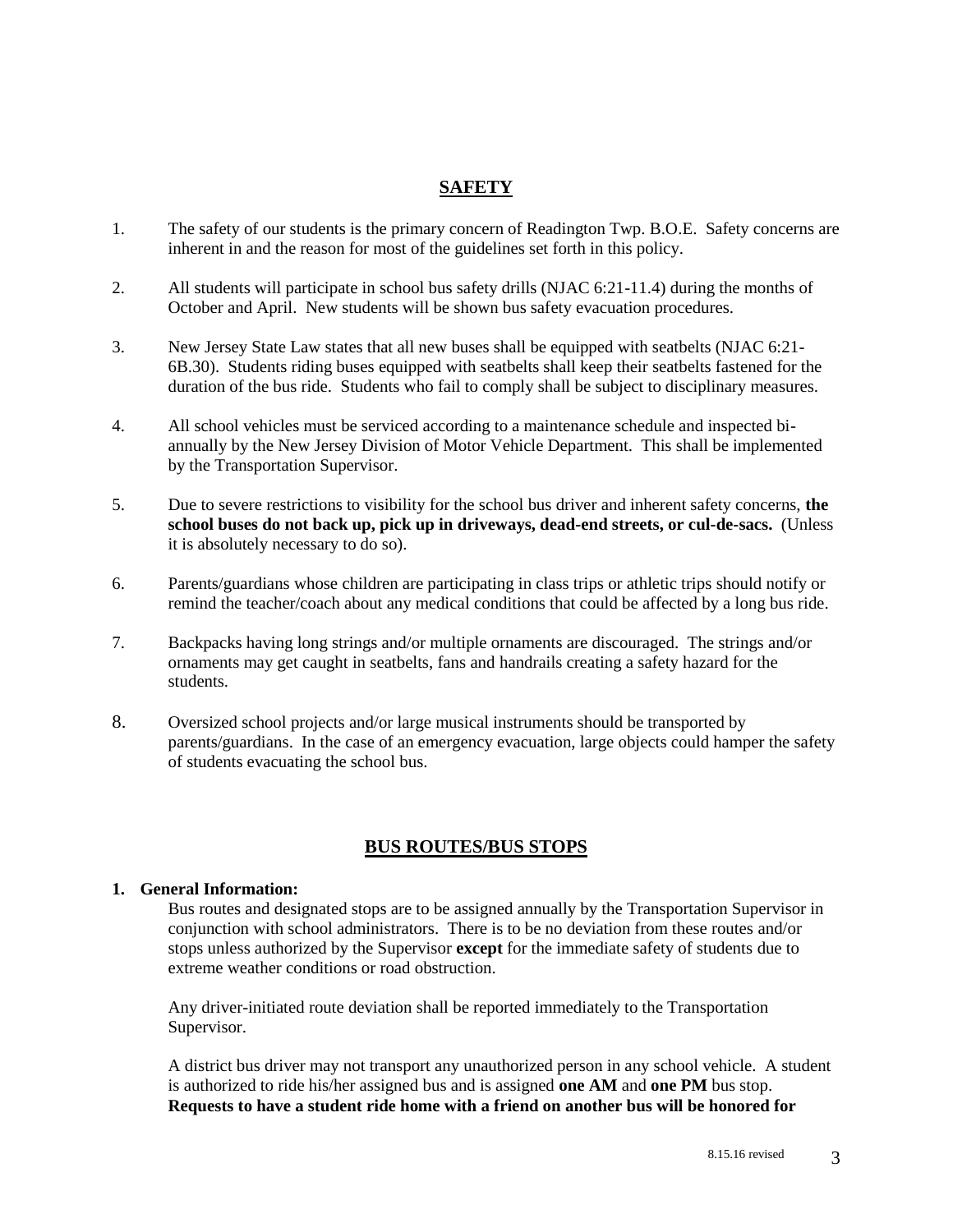#### **EMERGENCY PURPOSES only. A note must be sent from both the sending and receiving parent on the given day.**

Resident-side bus stops are assigned to certain roads due to traffic or road conditions.

Students in Pre-K through Grade 3 will not be dropped off alone at a bus stop without the presence of a responsible person. If responsible person is not present, students will then be transported to the Board Office and arrangements will be made for the student(s) to be picked up at the Board Office by the parent/guardian.

#### **2. Start of School:**

Bus stops are assigned based on the student's home address on record at their school. Each student shall be notified of his/her bus number, bus stop location and estimated times of pick-up and drop-off by mail by the end of August. Parents/guardians need to submit bus changes, including childcare within the district, to the school office no later than the end of the third week of August. If approved by this date, the change shall be implemented for the start of school. If changes are received after the immediate start up of school, those changes would not be implemented until the third week of September.

#### **3. Requesting a Bus Stop Change:**

A student is assigned one AM and one PM bus stop five days per week for the length of the school year. Parents/guardians of students in grades pre- $K - 8$ , including those who would normally walk to school, will be entitled to request a change of the designated address for the bus pick-up and drop-off of the students for child care needs. The designated address must be within the sending district of their assigned school. The designated pick-up address may vary from the drop-off address for childcare purposes only. Pick-up and drop-off addresses cannot vary on a day-to-day basis.

If a parent/guardian needs to change his/her student's bus stop during the school year due to childcare address change or other permanent change, contact the school for a change form. If approved, the school shall direct the request to the Transportation Supervisor for review. The request shall be considered and the determination will be made contingent upon availability of a route, seating capacity in the school bus (exclusive of projected growth seats) and safety conditions in general. A request for a bus stop change must be submitted, in writing, at least five working days prior to the effective date. **Requests for bus stops to vary on a day-to-day basis will not be approved.**

If for any reason the day care center is closed on a day when Readington Township Schools are open, it is the responsibility of the parent to continue to meet the bus at the day care facility, both AM and PM. Transportation changes will not be made on a daily basis.

#### **4. Special Needs Students:**

Parents/guardians shall have students with special needs ready ten minutes prior to the estimated pick-up time. If a student is not ready, the driver will wait two minutes and continue to school. Parents/guardians shall meet the vehicle at drop-off time. The driver shall wait 2 minutes for parents/guardians at the bus stop before returning the student to school. Arrangements must be made for the student to be picked up at the school. No student will be released without an adult present at the bus stop.

In the AM, the parent/guardian will be responsible to bring student on the vehicle and secure the student in his/her seat belt and/or specialized equipment. In the PM, parent/guardian will be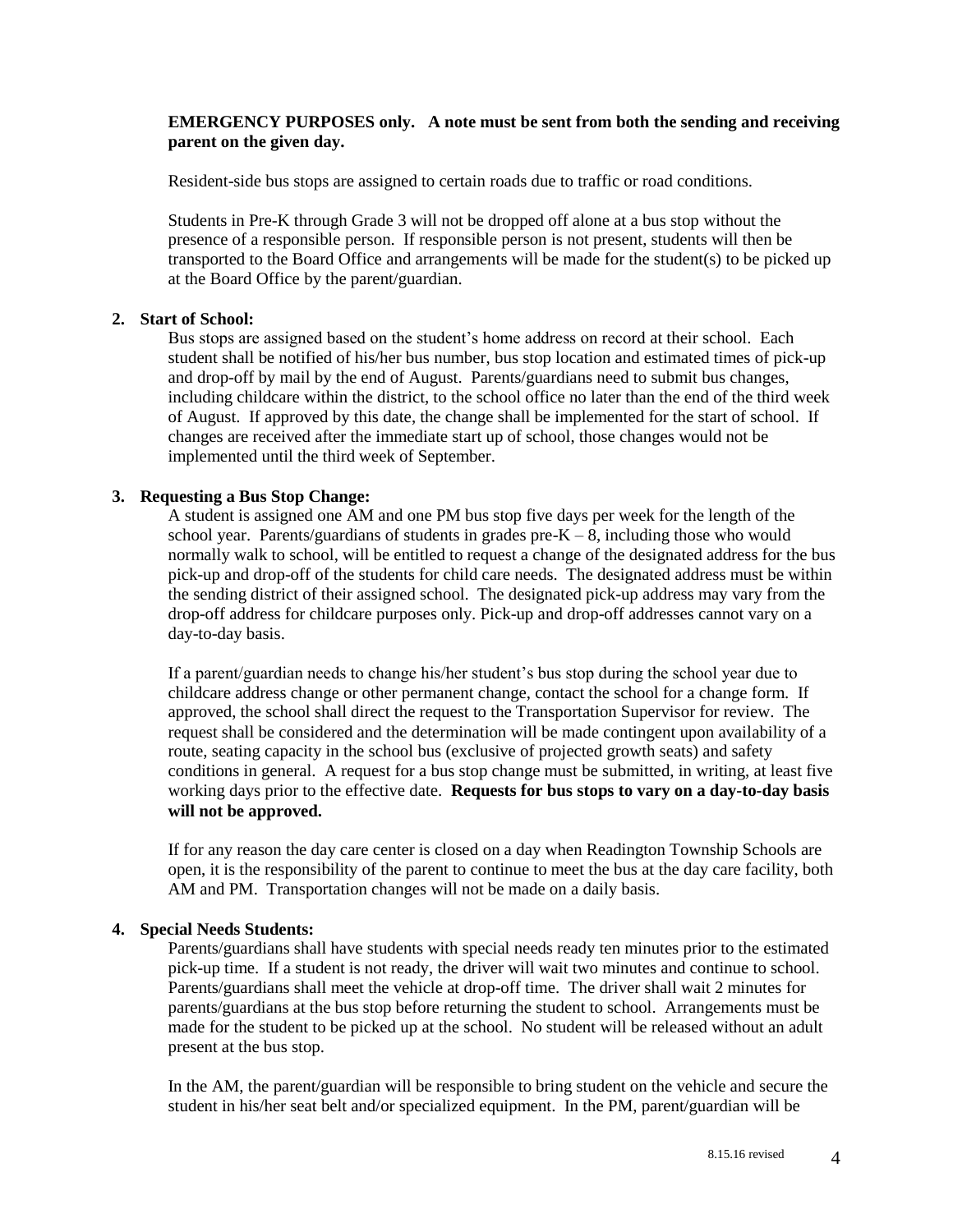responsible to unfasten student and escort the student form the vehicle. **All bus stops will be curbside. School vehicles do not enter driveways.** The parent/guardian is to provide the student's school with current home phone number and emergency contact information.

## **Driver Qualifications**

- 1. All school bus drivers are required to possess a valid Commercial Driver's License and must meet all federal, state and local legal requirements.
- 2. All bus drivers are required to complete in-service training each school year. Such training includes addressing requirements for special needs students and other safety and regulatory instructions as determined by state and district regulations.

## **Student Expectations**

The following procedures have been designed to foster bus safety and to provide guidelines for appropriate student behavior:

#### **At The Bus Stop Students Are Expected To:**

- 1. Be punctual (ten minutes before scheduled time) and wait quietly.
- 2. Avoid disturbing private property.
- 3. Walk facing oncoming traffic or on the sidewalk, if available.
- 4. Wait on the resident side. Do not cross until the bus arrives.
- 5. Stay off the roadway while waiting for the bus.
- 6. Wait until the bus has come to a complete stop and the driver has given a signal before crossing the street when approaching or leaving the bus.
- 7. Walk to the stopped bus in an orderly fashion to board.
- 8. Walk away from the bus after unloading.
- 9. Make a conscious effort to be seen by the bus driver as he/she approaches or leaves a designated stop.
- 10. If crossing in front of the bus is necessary:
	- a) Walk away from the bus, and then take several steps forward.
	- b) Look to the bus driver for a signal to proceed before crossing.
	- c) Before starting to cross the road, stop in line with the left front corner of the bus to allow a clear view of traffic lanes to the rear of the bus.
	- d) Look left, right and left again, and look to the driver for his/her direction before continuing to cross the road.
	- e) Walk briskly across the road.

#### **On The Bus**

- 1. The bus driver shall assign seats. Students **must** take their assigned seats and remain seated until the bus arrives at its destination.
- 2. Seatbelts must be fastened.
- 3. No food or drinks of any kind may be consumed on the bus.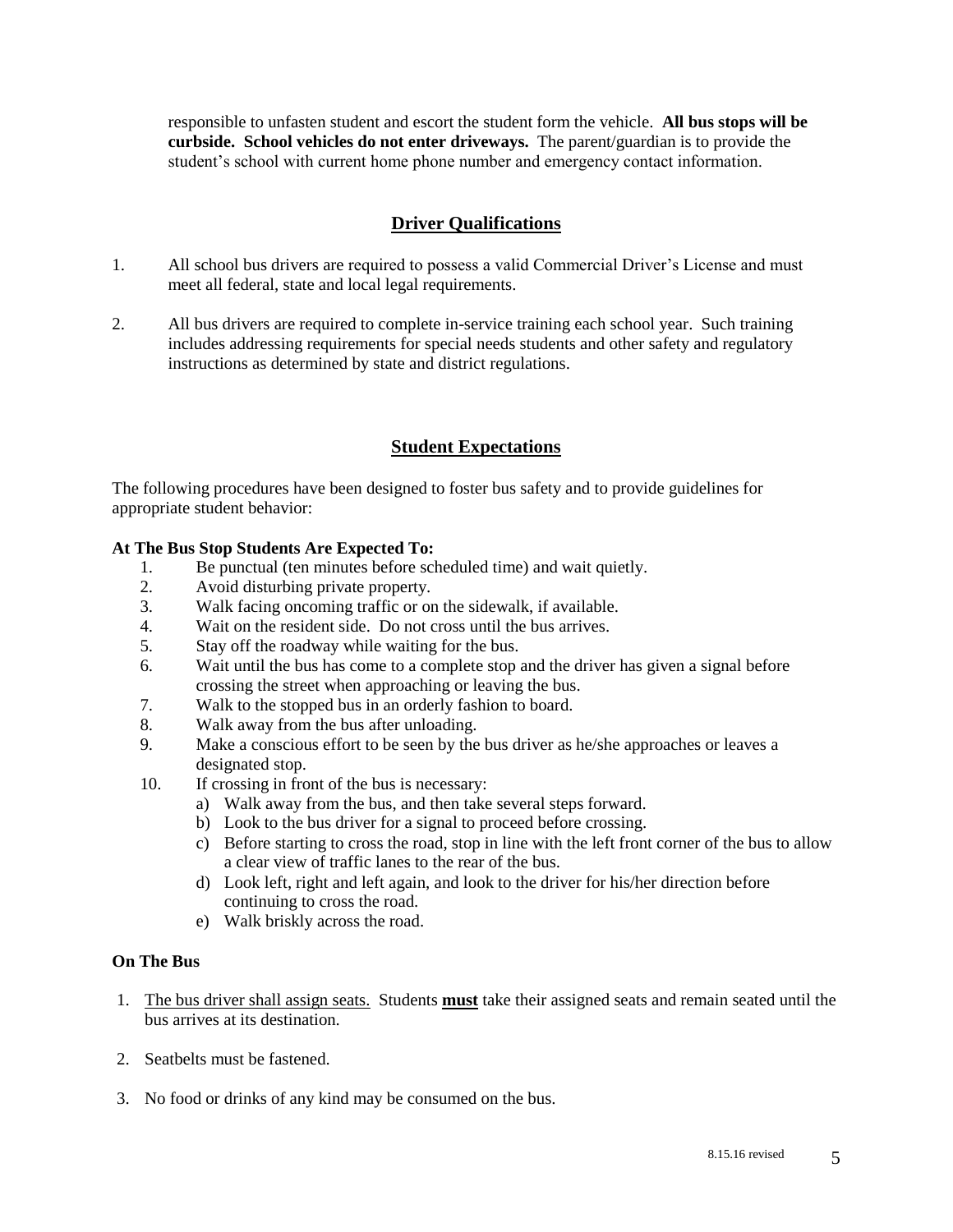- 4. Students are expected to keep their entire body inside the bus at all times.
- 5. Students are expected to refrain from loud talking and other behavior which may distract the driver.
- 6. Students shall not deface the bus in any way and should report any damage to the bus promptly to the driver.
- 7. Students are expected to keep the bus clean.
- 8. Students shall ride only the bus to which they are assigned. Students shall board the bus and leave the bus only at their assigned stop.
- 9. No smoking, no profanity, no violence, no lasers.
- 10. Students are expected to be courteous to the bus driver and their fellow passengers.

## **DISCIPLINARY MEASURES**

- 1. Satisfactory behavior is expected of students who ride buses.
- 2. "The driver shall be in full charge of the school bus at all times and shall be responsible for maintaining order. A bus driver may not exclude a pupil from the bus, but if unable to manage a pupil, shall report the unmanageable pupil to the principal of the school he/she attends." (Title 18A:25-2)

#### **The bus driver will submit the infraction that occurred by written referral to the Transportation Supervisor, who will review and forward to the school principal/disciplinarian.**

- 3. "A pupil may be excluded from the bus for disciplinary reasons by the principal and his parent/guardian shall provide for his transportation to and from school during the period of such exclusion." (Title 18A: 25-2)
- 4. Students whose repeated actions have caused safety and welfare concerns on the bus are subject to disciplinary measures. Drivers shall submit a written referral to the Transportation Supervisor, who will review and forward to the school principal/disciplinarian. Depending on the severity of the behavior, the Building Principal shall take the necessary measures.

## **BUS ACCIDENTS**

In the event a school bus is involved in an accident:

1. All students on a bus at the time of an accident will be taken immediately to the nearest hospital, should there be any indication that students require medical attention. At the hospital, an emergency room physician will examine the students before releasing them. The school will make every attempt to contact the parents/guardians of all students who were on the bus at the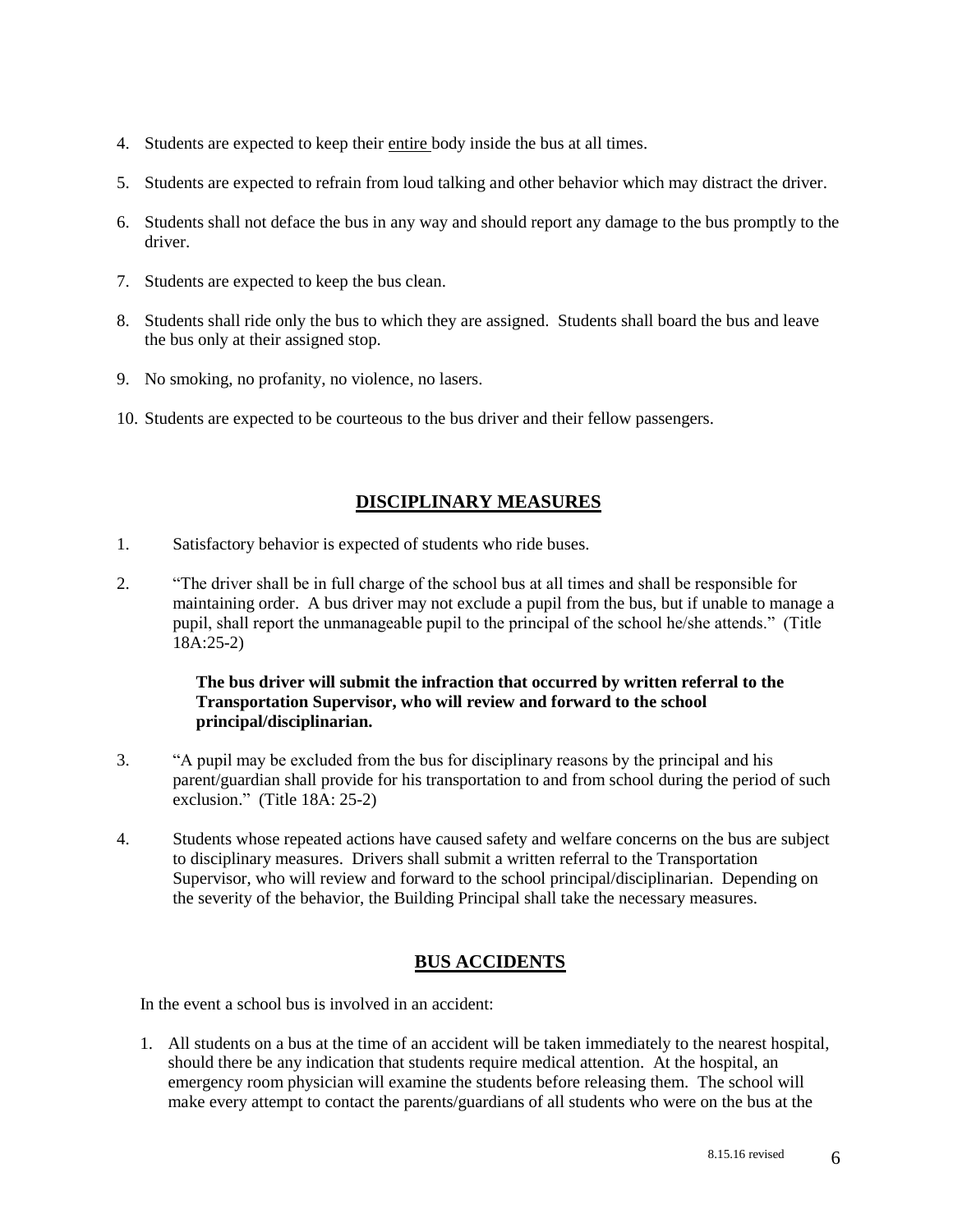time of the accident. Parents/guardians may be asked to pick up their students. In the case of a morning accident, released students will be taken to their school if not picked up by their parents/guardians. If the accident occurs in the afternoon, students who cannot be picked up by their parents/guardians will be delivered to their home by the Transportation Department as soon as the entire busload is examined and released.

- 2. An administrator will be at the hospital as soon as possible after the accident occurs and will remain until the students are either picked up by a parent/guardian or placed on a bus to be taken to school or home,
- 3. Under New Jersey's No-Fault Insurance Law, all medical expenses associated with a bus accident are to be submitted to the parent's/guardian's personal auto insurance carrier. Coverage is provided under the "Extended Medical Expenses Benefit" provision with a usual limit of \$10,000. The bills are not subject to a deductible. In the event that parents/guardians do not have auto insurance, the parents/guardians medical insurance will be responsible for the costs, subject to any deductible and coinsurance. The district does not provide additional coverage.
- 4. For any accident that occurs where it is deemed that transporting the students to the hospital is not necessary, a school nurse will be sent out to the scene to examine the students as well as the school Principal.
- 5. Parents of students onboard the bus at the time of the accident will be notified by the school and transportation offices and advised as to next steps. Parents should not proceed to the scene of the accident.

## **COURTESY BUSING**

Courtesy busing is defined as transporting students who live within a two-mile radius of their designated school. Courtesy busing is not funded by state aid. The cost is borne entirely by the district. The board recognizes the necessity of providing courtesy busing for some students due to the rural nature of the district. The Board of Education shall determine when courtesy busing is to be utilized.

## **PARENT RESPONSIBILITIES**

It is the parent's/guardian's responsibility to review this handbook with their students. Parents/guardians should:

- 1. Help the driver maintain the schedule by making sure your child is at the bus stop ten minutes prior to the scheduled pick-up time.
- 2. Refrain from asking the driver to stop at places other than approved regular stops.
- 3. Cooperate with the district in its attempt to limit the number of bus stops, particularly in more densely populated areas.